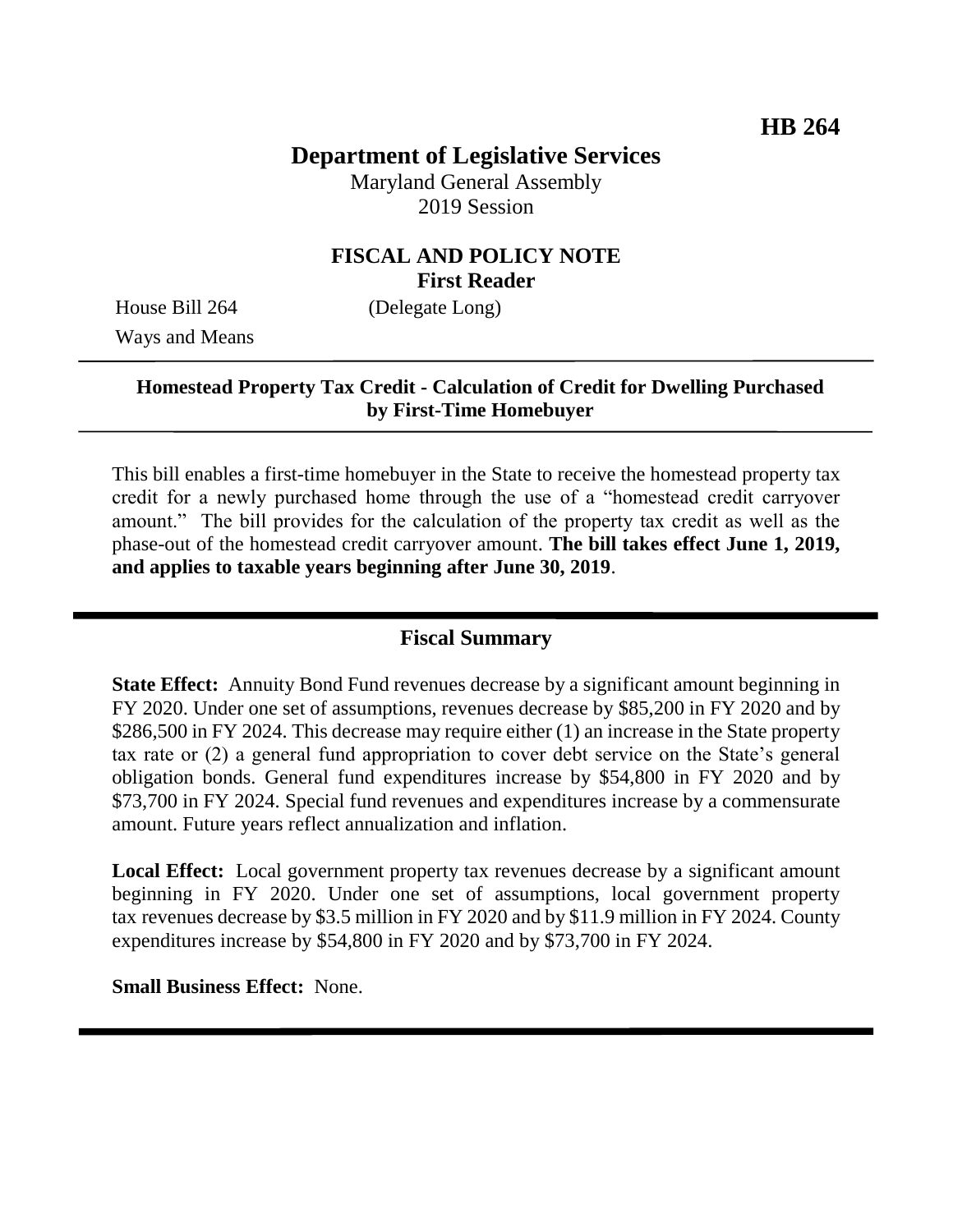# **Analysis**

**Bill Summary:** The homestead credit carryover amount is the difference between the most recent taxable assessment of a dwelling before the transfer of the dwelling to a new homeowner and the assessment that would have applied to the dwelling absent the homestead property tax credit.

The property tax credit proposed by the bill is calculated by multiplying the homestead credit carryover amount by the applicable property tax rate for the current year for the homeowner's property. The bill requires that the homestead credit carryover amount used to calculate the credit be reduced by 20% each year beginning in the second year a homeowner receives the credit. A homeowner may receive the greater of either the credit calculated under the bill or the homestead property tax credit.

**Current Law:** The Homestead Property Tax Credit Program (assessment caps) provides tax credits against State, county, and municipal real property taxes for owner-occupied residential properties for the amount of real property taxes resulting from an annual assessment increase that exceeds a certain percentage or "cap" in any given year. The State requires the cap on assessment increases to be set at 10% for State property tax purposes; however, local governments have the authority to lower the cap. A majority of local subdivisions have assessment caps below 10%: 21 counties in fiscal 2018, 2019, and 2020. **Exhibit 1** lists county assessment caps for fiscal 2018 through 2020.

Subject to submitting a specified application to the State Department of Assessments and Taxation (SDAT) and having the application approved, the department must authorize and the State, a county, or a municipality must grant a homestead property tax credit for a taxable year unless during the previous taxable year (1) the dwelling was transferred for consideration to new ownership; (2) the value of the dwelling was increased due to a change in the zoning classification of the dwelling initiated or requested by the homeowner or anyone having an interest in the property; (3) the use of the dwelling was changed substantially; or (4) the assessment of the dwelling was clearly erroneous due to an error in calculation or measurement of improvements on the real property.

In addition, in order to qualify for the property tax credit, a homeowner must actually reside in the dwelling by July 1 of the taxable year for which the property tax credit is to be allowed. A homeowner may claim a property tax credit for only one dwelling.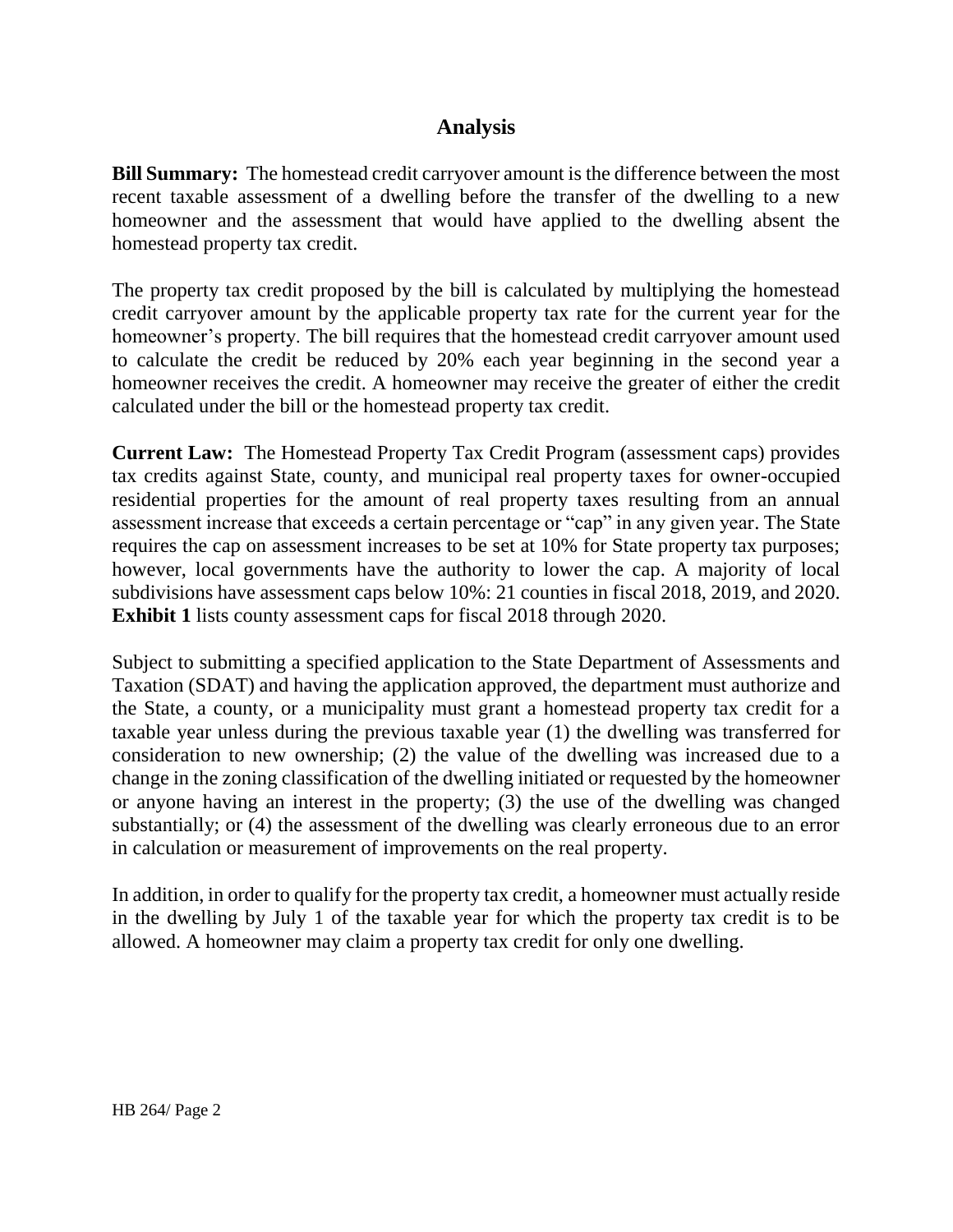# **Exhibit 1 County Assessment Caps**

| County                | <b>FY 2018</b> | <b>FY 2019</b> | <b>FY 2020</b> |
|-----------------------|----------------|----------------|----------------|
| Allegany              | 4%             | 4%             | 4%             |
| Anne Arundel          | 2%             | 2%             | 2%             |
| <b>Baltimore City</b> | 4%             | 4%             | 4%             |
| <b>Baltimore</b>      | 4%             | 4%             | 4%             |
| Calvert               | 10%            | 10%            | 10%            |
| Caroline              | 5%             | 5%             | 5%             |
| Carroll               | 5%             | 5%             | 5%             |
| Cecil                 | 4%             | 4%             | 4%             |
| Charles               | 7%             | 7%             | 7%             |
| Dorchester            | 5%             | 5%             | 5%             |
| Frederick             | 5%             | 5%             | 5%             |
| Garrett               | 5%             | 5%             | 5%             |
| Harford               | 5%             | 5%             | 5%             |
| Howard                | 5%             | 5%             | 5%             |
| Kent                  | 5%             | 5%             | 5%             |
| Montgomery            | 10%            | 10%            | 10%            |
| Prince George's       | 1%             | 2%             | 3%             |
| Queen Anne's          | 5%             | 5%             | 5%             |
| St. Mary's            | 5%             | 5%             | 5%             |
| Somerset              | 10%            | 10%            | 10%            |
| Talbot                | 0%             | 0%             | 0%             |
| Washington            | 5%             | 5%             | 5%             |
| Wicomico              | 5%             | 5%             | 5%             |
| Worcester             | 3%             | 3%             | 3%             |

Source: State Department of Assessments and Taxation; Department of Legislative Services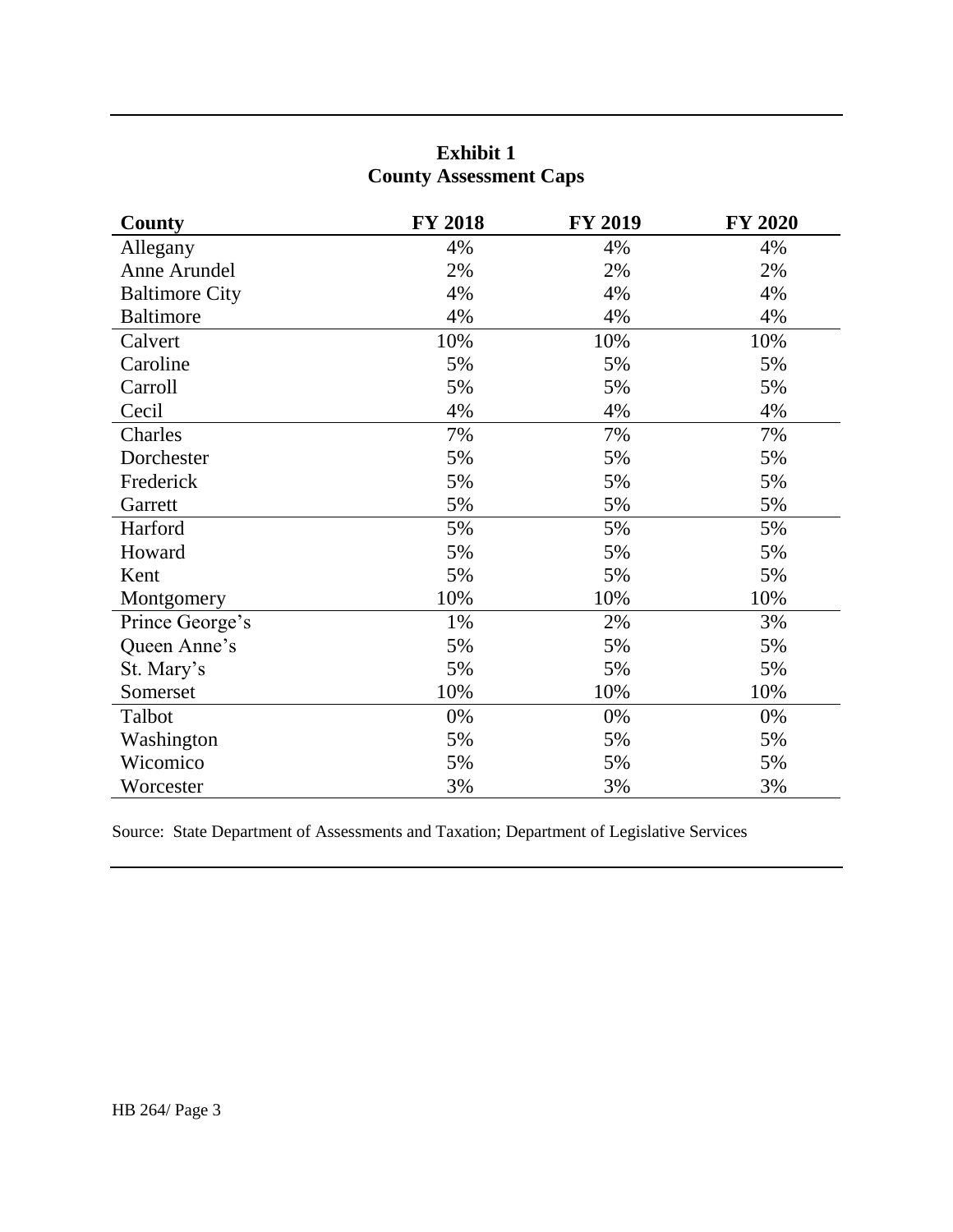## **Background:** The Homestead Property Tax Credit Program is administered as follows:

- Increases in property assessments are equally spread out over three years. For example, if a property's assessment increased by \$120,000, from \$300,000 to \$420,000, the increase would be phased in through increments of \$40,000 annually for the next three years.
- If the assessment cap was set at 10%, however, the amount of assessment subject to taxes would increase by only \$30,000 in the first year, \$33,000 in the following year, and \$36,300 in the third year.
- Since the assessment cap was set lower than the actual market increase, the homeowner does not have to pay taxes on the property's full assessed value.

The extent to which the Homestead Property Tax Credit Program may actually restrict the ability of a county to raise property tax revenues depends on the county's need for revenues from the property tax and other legal and practical limitations. For example, a county impacted by a charter-imposed property tax limitation measure would presumably reduce tax rates to offset the impact of rising assessments in the absence of the homestead credit.

#### *Property Assessments Increase in Recent Years*

Property assessments in Maryland increased significantly between fiscal 2000 and 2008. The average three-year increase in the full cash value of property undergoing reassessment totaled 5.7% in 2000 and 60.2% in 2006, statewide. Property assessments continued to experience strong growth through fiscal 2008; however, the continual rapid increase in property assessments halted in 2009 for most jurisdictions, as property valuation declined reflecting the national credit crisis and deteriorating economic conditions. Over a four-year period, local jurisdictions across Maryland experienced a sharp decline in property assessments. Due to improvements in the national economy, property assessments statewide started to increase in 2014. **Exhibit 2** shows annual assessment increases since 2015. Additional information on local property assessments can be found in Chapter 5 of the *[Overview of Maryland Local Governments](http://dls.maryland.gov/pubs/prod/InterGovMatters/LocFinTaxRte/Overview-of-Maryland-Local-Governments-2019.pdf)* report. A copy of the report can be found on the Department of Legislative Services website.

| <b>Exhibit 2</b><br><b>Triennial Change in Full Cash Value</b> |                          |                          |                         |                         |                         |  |  |
|----------------------------------------------------------------|--------------------------|--------------------------|-------------------------|-------------------------|-------------------------|--|--|
| <b>Assessment Group</b><br>Statewide                           | 2015<br>Group 3<br>10.8% | 2016<br>Group 1<br>10.9% | 2017<br>Group 2<br>8.2% | 2018<br>Group 3<br>7.7% | 2019<br>Group 1<br>9.1% |  |  |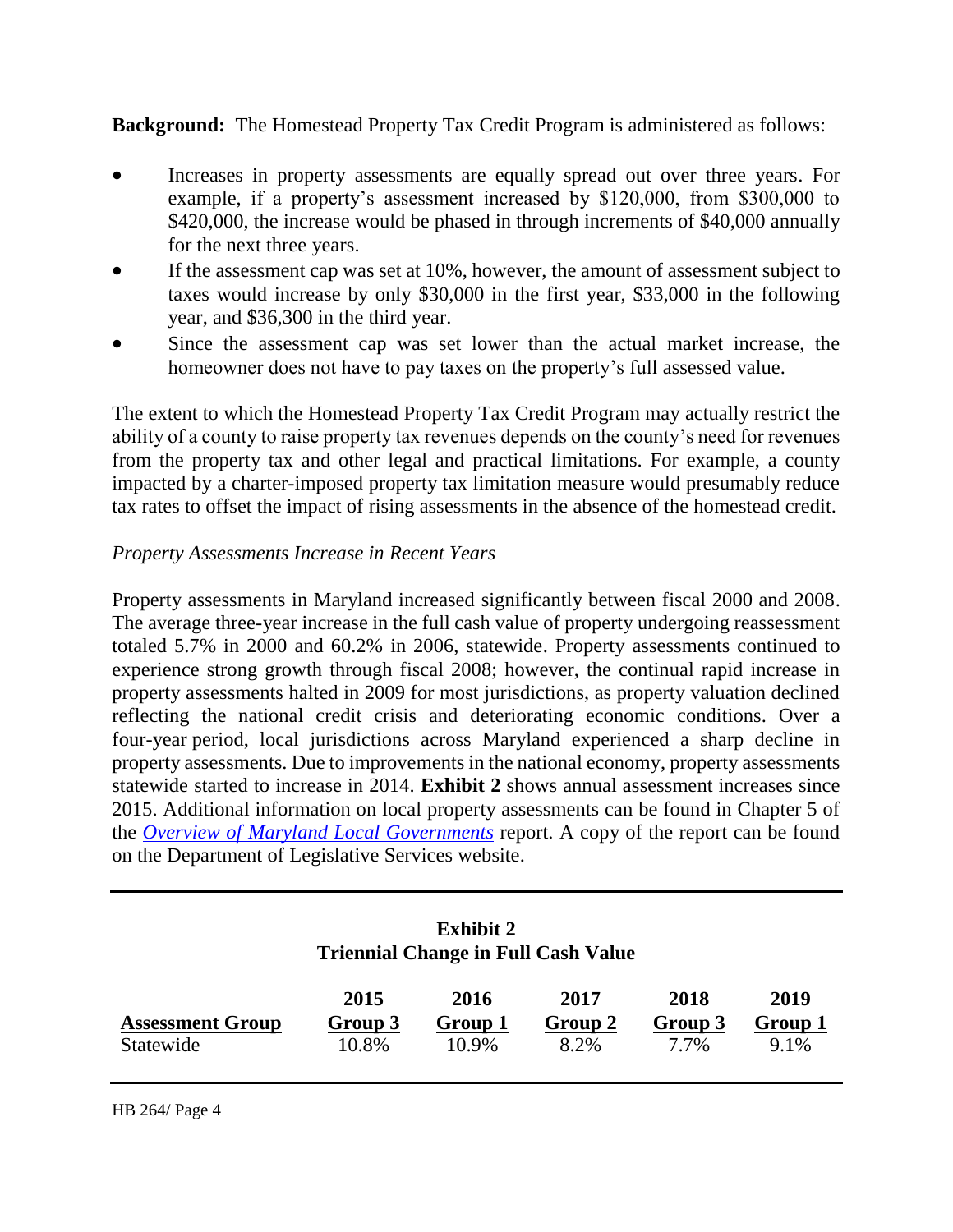**State Fiscal Effect:** Annuity Bond Fund revenues decrease by a significant amount beginning in fiscal 2020 due to first-time homebuyers using homestead credit carryover amounts to keep the prior homeowners property assessment. Under current law, homestead property tax credits do not transfer from one homeowner to another and each new homeowner receives a new property assessment upon transfer of the property. The amount of the revenue decrease depends on the number of first-time homeowners who purchase homes each year and the amount of the homestead credit carryover amount.

*For illustrative purposes only*, it is estimated that Annuity Bond Fund revenues decrease by approximately \$85,200 in fiscal 2020 and by \$286,500 in fiscal 2024. The estimate is based on the following facts and assumptions:

- SDAT reports that for all home sales in Maryland in fiscal 2018, the total pre-sale assessment for residential property was approximately \$37.1 billion for county assessment purposes and \$37.7 billion for State assessment purposes;
- SDAT reports that for all home sales in Maryland in fiscal 2018, the total post-sale assessment for residential property was approximately \$37.9 billion;
- the total estimated homestead carryover amount is therefore \$782.4 million for county assessment purposes and \$190.3 million for State assessment purposes;
- 40% of home purchases are made by first-time homebuyers;
- the State real property tax rate is \$0.112 per \$100 of assessment and current county real property tax rates range from \$0.6061 per \$100 of assessment in Talbot County to \$2.248 per \$100 of assessment in Baltimore City; and
- the number of homes purchased by first-time homebuyers remains constant.

To the extent the homestead property tax credit amount is greater in future years, State revenues may be impacted since the bill authorizes the homeowner to receive the greater of the homestead credit carryover amount or the homestead property tax credit.

# *Impact on Debt Service Payments*

Debt service payments on the State's general obligation bonds are paid from the Annuity Bond Fund. Revenue sources for the fund include State property taxes, premium from bond sales, and repayments from certain State agencies, subdivisions, and private organizations. General funds may be appropriated directly to the Annuity Bond Fund to make up any differences between the debt service payments and funds available from property taxes and other sources. The fiscal 2020 State budget includes \$1.3 billion for general obligation debt service costs, including \$287.0 million in general funds, \$1,027.1 million in special funds from the Annuity Bond Fund, \$6.9 million in transfer tax revenues, and \$11.5 million in federal funds.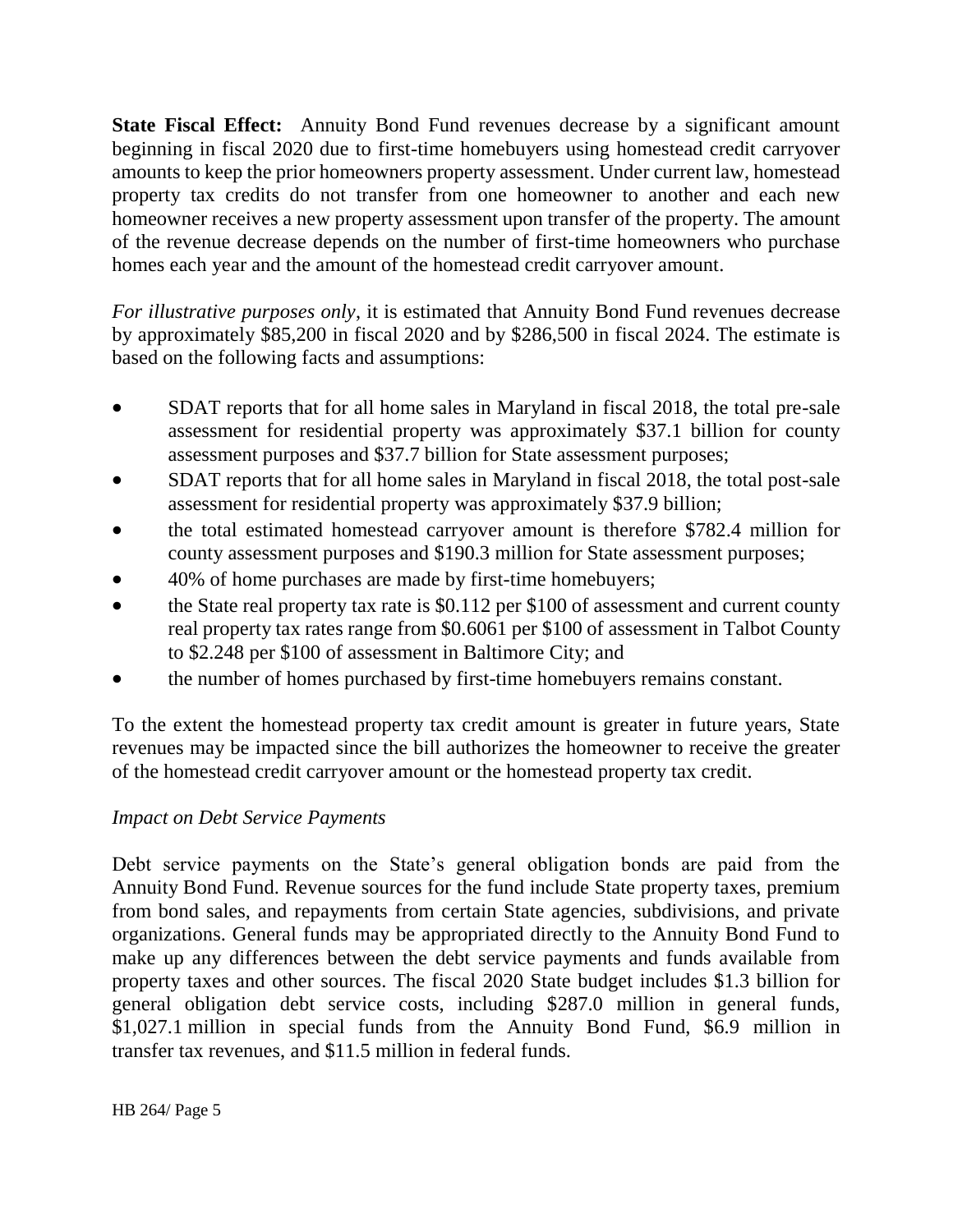To offset the reduction in State property tax revenues, general fund expenditures could increase in an amount equal to the decrease in the Annuity Bond Fund revenues, or the State property tax rate would have to be increased to meet debt service payments. This assumes that the Annuity Bond Fund does not have an adequate fund balance to cover the reduction in State property tax revenues.

#### *Personnel Expenditures*

General fund expenditures at SDAT increase by \$109,700 in fiscal 2020, which accounts for a 90-day start-up delay and reflects the cost of hiring two auditors to verify the compliance and first-time home ownership in Maryland. It includes salaries, fringe benefits, one-time start-up costs, and ongoing operating expenses.

| Position( $s$ )                         |           |
|-----------------------------------------|-----------|
| Salaries and Fringe Benefits            | \$98,955  |
| <b>Operating Expenses</b>               | 10,718    |
| <b>Total FY 2020 State Expenditures</b> | \$109,673 |

Future year expenditures reflect full salaries with annual increases and employee turnover and ongoing operating expenses.

SDAT also reports that it could incur significant computer programming costs to reprogram their tax system to allow for the carryover the homestead property tax credit from one homeowner to another.

However, the counties and Baltimore City are required to reimburse SDAT for 50% of the costs of real property and business personal property valuation as well as 50% of the costs incurred by the department with regard to information technology. As a result, total general fund expenditures will increase by \$54,800 in fiscal 2020 and by \$73,700 in fiscal 2024, while special fund revenues and expenditures increase by a commensurate amount from reimbursements from county governments to administer the program.

**Local Fiscal Effect:** Local government revenues decrease by a significant amount beginning in fiscal 2020 due to first-time homebuyers using homestead credit carryover amounts for newly purchased residences. Based on the data and assumptions used to estimate the State fiscal effect, it is estimated that local property tax revenues will decrease by approximately \$3.5 million in fiscal 2020 and by \$11.9 million in fiscal 2024.

County expenditures increase by \$54,800 in fiscal 2020 and by \$73,700 in fiscal 2024 to reimburse SDAT for the staffing costs needed to administer the program.